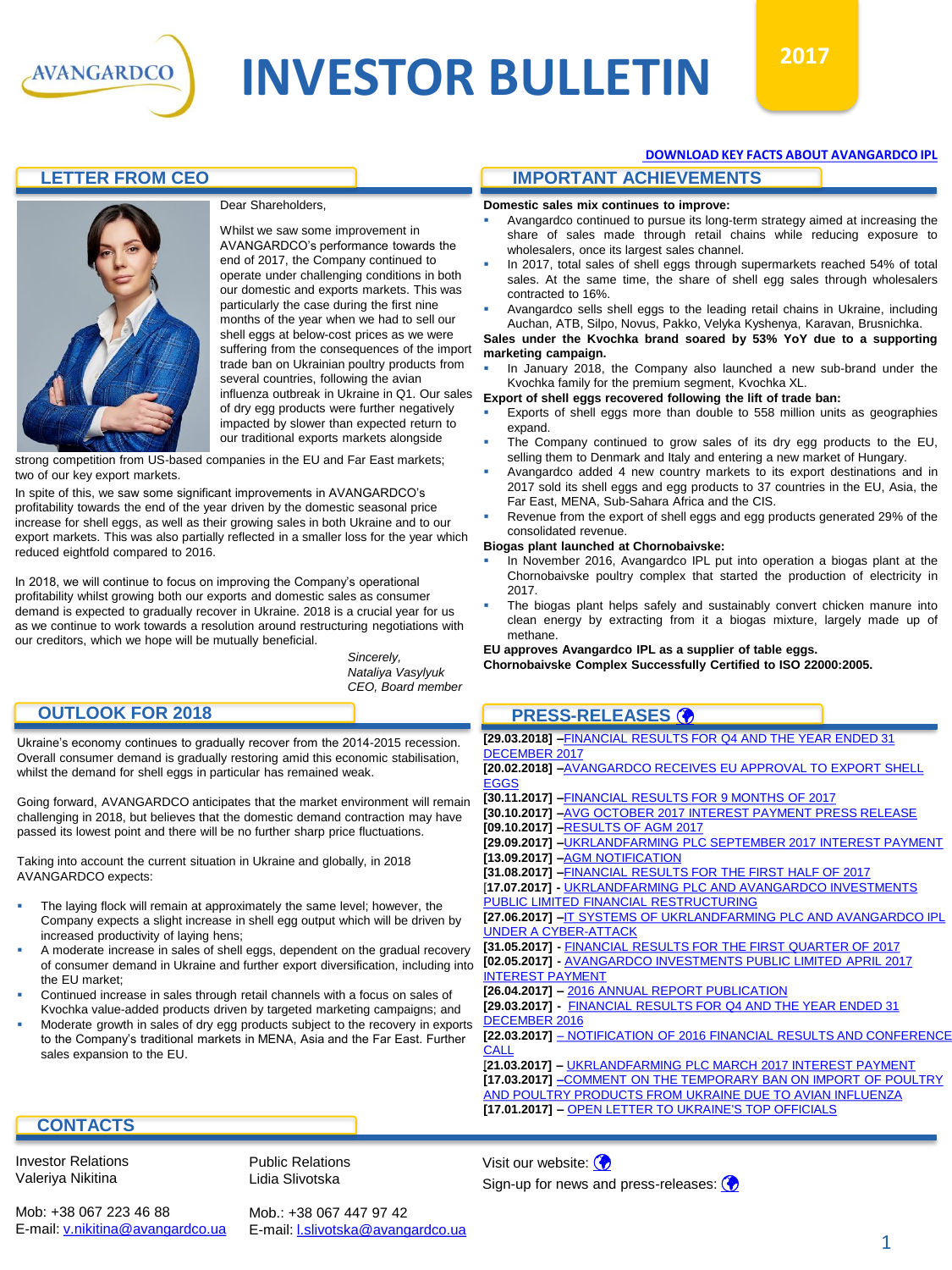**AVANGARDCO** 



*\*2016 and 2017 financials include operations with grain, purchased from an affiliated party. Detailed information on this is available at: [http://avangardco.ua/fileadmin/files/PRESS-CENTRE/Press-releases/2018/AVGR\\_2017\\_FS\\_ENG\\_final.pdf](http://avangardco.ua/fileadmin/files/PRESS-CENTRE/Press-releases/2018/AVGR_2017_FS_ENG_final.pdf)*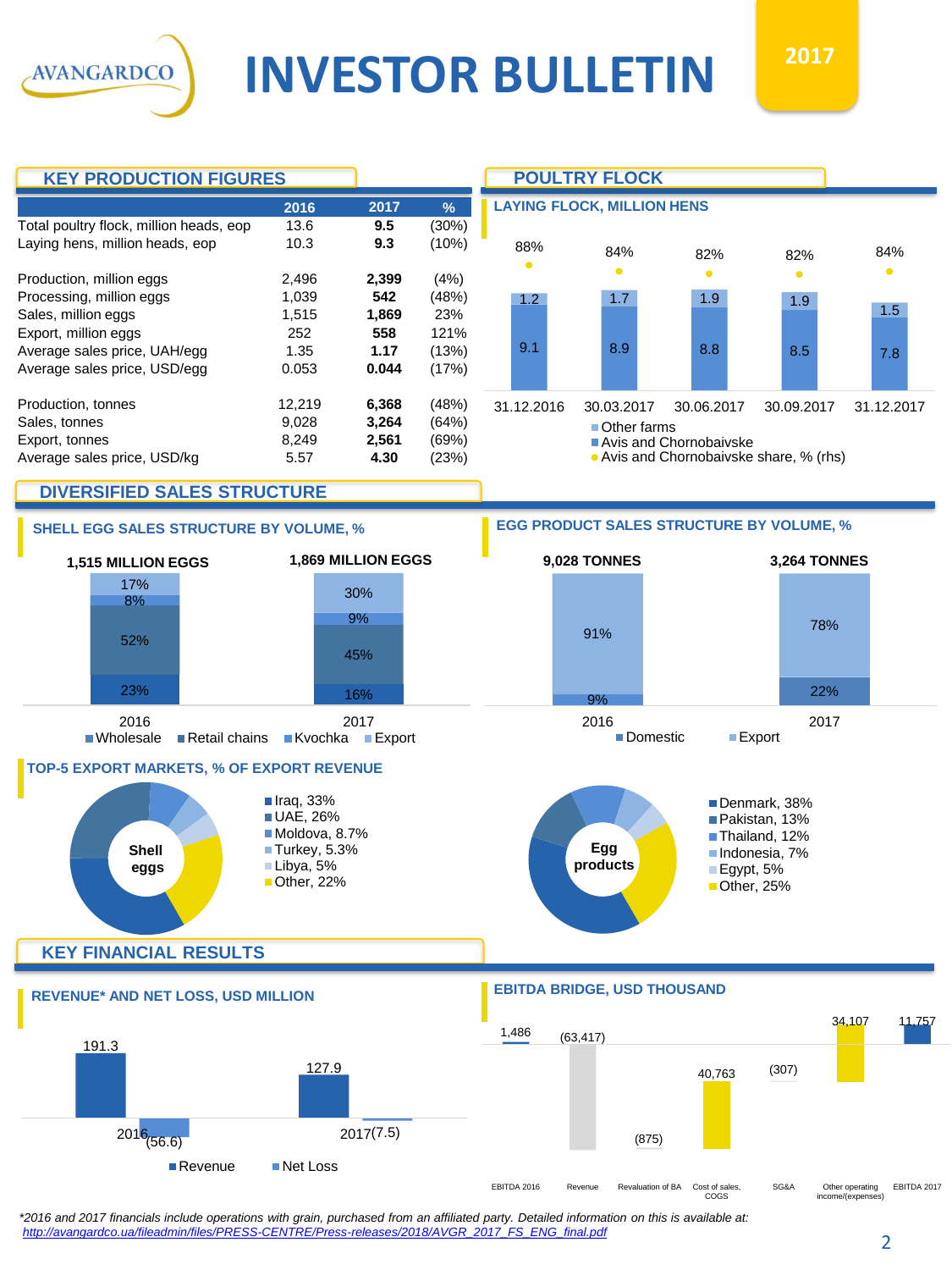

# **INVESTOR BULLETIN**

#### **COMPETETIVE ADVANTAGES**

- Largest producer of shell eggs and dry egg products in Ukraine and Europe.
- Vertically integrated business model ensures effective cost
- management and quality control at every stage of production.
- Competitive prices for clients resulting from economies of scale. Production facilities across Ukraine enable the Company to meet
- consumer demand in an efficient and timely manner. Modern facilities and equipment allow for high level of automatisation resulting in greater efficiency and reduced margins for error.
- Consistent adherence to high standards of biosecurity ensures safety of products.
- AVANGARDCO's Quality Management System and its key production assets are certified to ISO, meaning that all manufacturing processes are clearly regulated, defined and controlled.
- Widespread geographic outreach with sales to the EU, Asia, the Far East, MENA and the CIS.
- Experienced management team and adherence to the best standards of corporate governance guarantee fair partnership and respect for clients.

# **SHAREHOLDER STRUCTURE -**





### **SECURITIES DESCRIPTION**

| r.<br>× |  |
|---------|--|

| AVGR                                                 |
|------------------------------------------------------|
| LSE                                                  |
| 1,437,500 new ordinary shares in the form of<br>GDRs |
| Finalization of capacity expansion programme         |
| USD 208 million                                      |
| USD 15.0 per GDR                                     |
|                                                      |

#### **BONDS**

On 28 October 2015, AvangardCo via Scheme of Arrangement extended maturity of its Eurobonds from 29 October 2015 to 29 October 2018 $\circledast$ 

| <b>FORMAT</b>   | Reg S                                                                                                                                                                                               |
|-----------------|-----------------------------------------------------------------------------------------------------------------------------------------------------------------------------------------------------|
| <b>AMOUNT</b>   | USD 200 million                                                                                                                                                                                     |
| <b>MATURITY</b> | 29 October 2018                                                                                                                                                                                     |
| <b>COUPON</b>   | The 5% coupon payable on 29 October 2015<br>$\bullet$<br>(representing the semi-annual payment of the<br>existing 10% coupon) was paid as follows: (i)<br>2% in cash and (ii) 3% as payment in kind |

("PIK"); • 10% payable semi-annually in arrears on 29 April and 29 October of each year, commencing 29 April 2016, subject to the following PIK and cash payment provisions:

| <b>PIK interest</b><br>% | <b>Cash interest</b><br>% |
|--------------------------|---------------------------|
| 75                       | 25                        |
| 75                       | 25                        |
| 50                       | 50                        |
| 50                       | 50                        |
| 25                       | 75                        |
|                          | 100                       |
|                          |                           |

#### LISTING LSE

\*AVANGARDCO IPL is currently in the process of negotiations regarding the restructuring of its USD 200,000,000 10.0% Notes due in 2018 (ISIN: XS0553088708). Further updates will be made as the restructuring develops at: (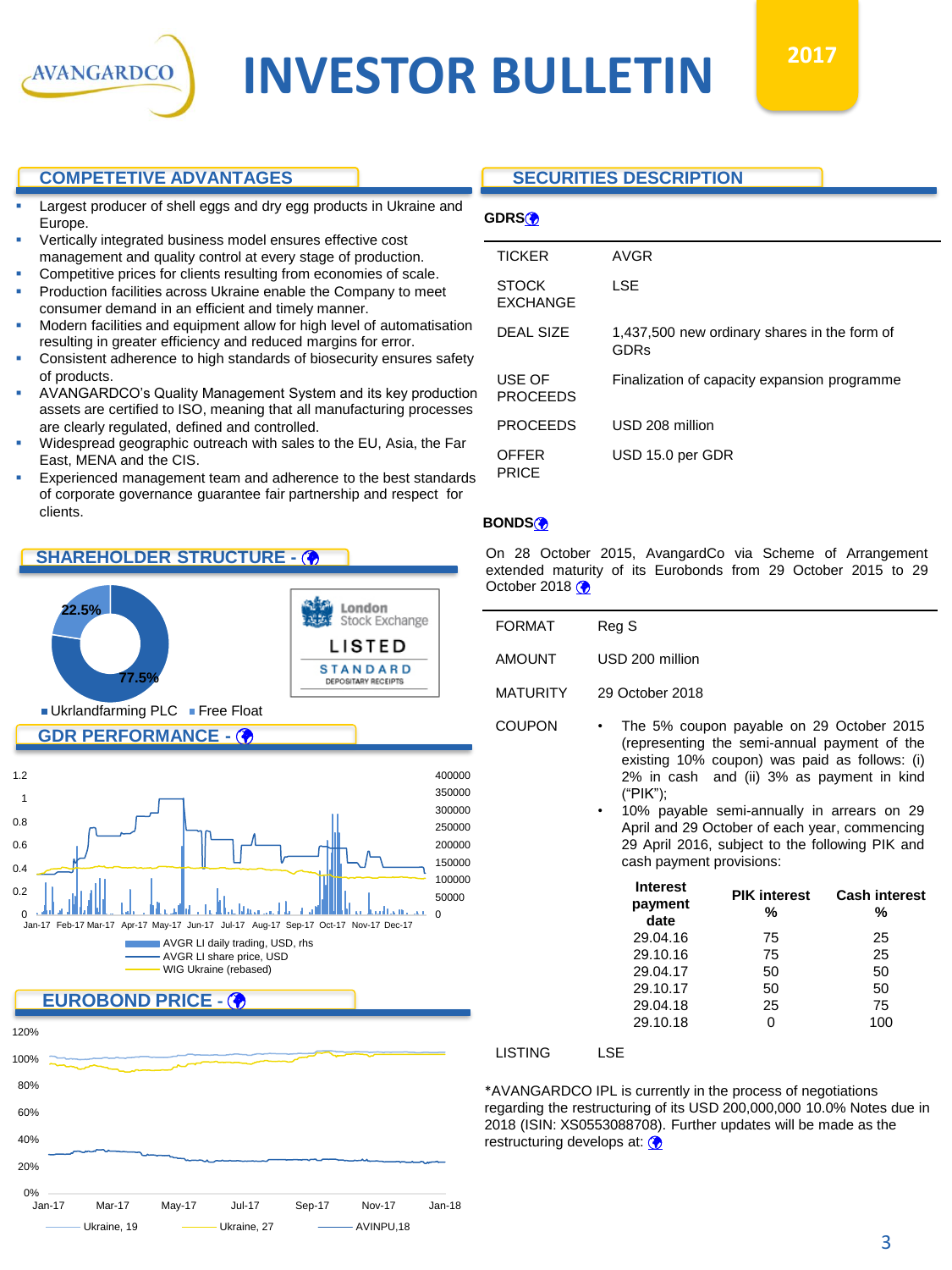

# **MACROECONOMIC OVERVIEW**

**AVANGARDCO** 

#### **IN 2017, UKRAINE'S ECONOMY CONTINUED TO RECOVER FROM THE 2014-2015 RECESSION:**

- Ukraine's GDP growth accelerated to 2.5% YoY in 2017.
- 7.8% YoY private consumption growth emerged as one of the key positive growth drivers.
- **FX market was relatively stable as the Ukrainian Hryvnia** depreciated just 4% YoY\* against the US dollar in 2017 following a 17% \* YoY drop in 2016
- Inflation accelerated to 14.4% YoY in 2017.
- The IMF expects Ukraine's GDP to increase by 3.2% YoY and inflation of 10.0% YoY in 2018.

*\*Calculated at weighted average rate for the period.*

#### **ECONOMIC STABILITY AND RESTORATION OF PRIVATE CONSUMPTION REMAIN CRUCIAL FOR THE LOCAL MARKET:**

- In 2017, a double-digit growth of both nominal and real wages (boosted by the minimum wage increase, which was doubled) supported the gradual recovery in private consumption.
- 8.8% YoY increase in retail trade turnover during Jan-Dec 2017 further indicates an increase in private consumption.
- Along with this, the real disposable income of the population demonstrated moderate YoY growth during Q1-Q3 2017, suggesting that the domestic purchasing power remains low and has yet to reach pre-crises levels.
- In 2017, total egg consumption in Ukraine decreased by 3.3% to 11.0 billion eggs.

*.Source: State Statistics Service of Ukraine, Company data.*

# **DOMESTIC MARKET OVERVIEW**







**EGG AND EGG PRODUCT PRODUCTION IN UKRAINE SHELL EGG SALES PRICE TREND IN UKRAINE, UAH PER 10 EGGS NET OF VAT**



**BREAKDOWN OF EXPORT OF SHELL EGGS AND EGG PRODUCTS FROM UKRAINE IN 2017, USD MILLION**



*\*\*Excluding the Autonomous Republic of Crimea, the city of Sevastopol and military conflict zone. Source: State Statistics Service of Ukraine, Company data.*